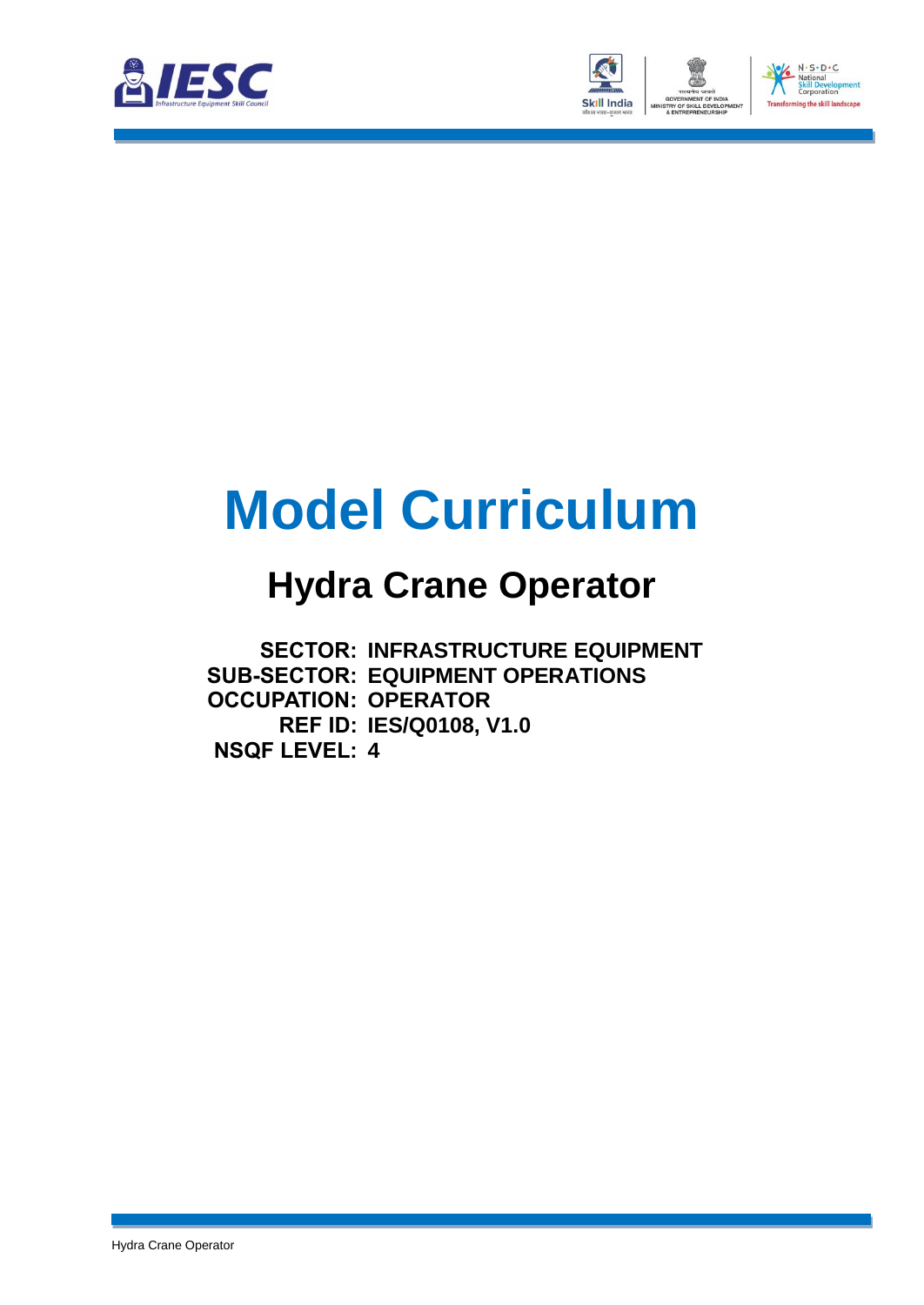



| Skill India<br>कीकार भारत-कुशल भारत                                                     | ESC                                                                                                                                        | $-S \cdot D \cdot C$<br>kill Develooment<br>Corporation<br><b>Transforming the skill landscape</b> |  |  |
|-----------------------------------------------------------------------------------------|--------------------------------------------------------------------------------------------------------------------------------------------|----------------------------------------------------------------------------------------------------|--|--|
|                                                                                         | Certificate                                                                                                                                |                                                                                                    |  |  |
|                                                                                         |                                                                                                                                            |                                                                                                    |  |  |
| <b>CURRICULUM COMPLIANCE TO</b><br>QUALIFICATION PACK - NATIONAL OCCUPATIONAL STANDARDS |                                                                                                                                            |                                                                                                    |  |  |
|                                                                                         | is hereby issued by the                                                                                                                    |                                                                                                    |  |  |
|                                                                                         | INFRASTRUCTURE EQUIPMENT SKILL COUNCIL                                                                                                     |                                                                                                    |  |  |
| for the                                                                                 |                                                                                                                                            |                                                                                                    |  |  |
|                                                                                         | <b>MODEL CURRICULUM</b>                                                                                                                    |                                                                                                    |  |  |
|                                                                                         | Complying to National Occupational Standards of<br>Job Role/ Qualification Pack: ' Hydra Crane Operator' QP No. 'IES/ Q 0108 NSQF Level 4' |                                                                                                    |  |  |
|                                                                                         |                                                                                                                                            |                                                                                                    |  |  |
| Date of Issuance:                                                                       | April 1st, 2017                                                                                                                            |                                                                                                    |  |  |
| Valid up to:                                                                            | March 31 <sup>%</sup> , 2019<br>* Valid up to the next review date of the Qualification Pack                                               | Authorized Signatory<br>(Infrastructure Equipment Skill Council)                                   |  |  |
|                                                                                         |                                                                                                                                            |                                                                                                    |  |  |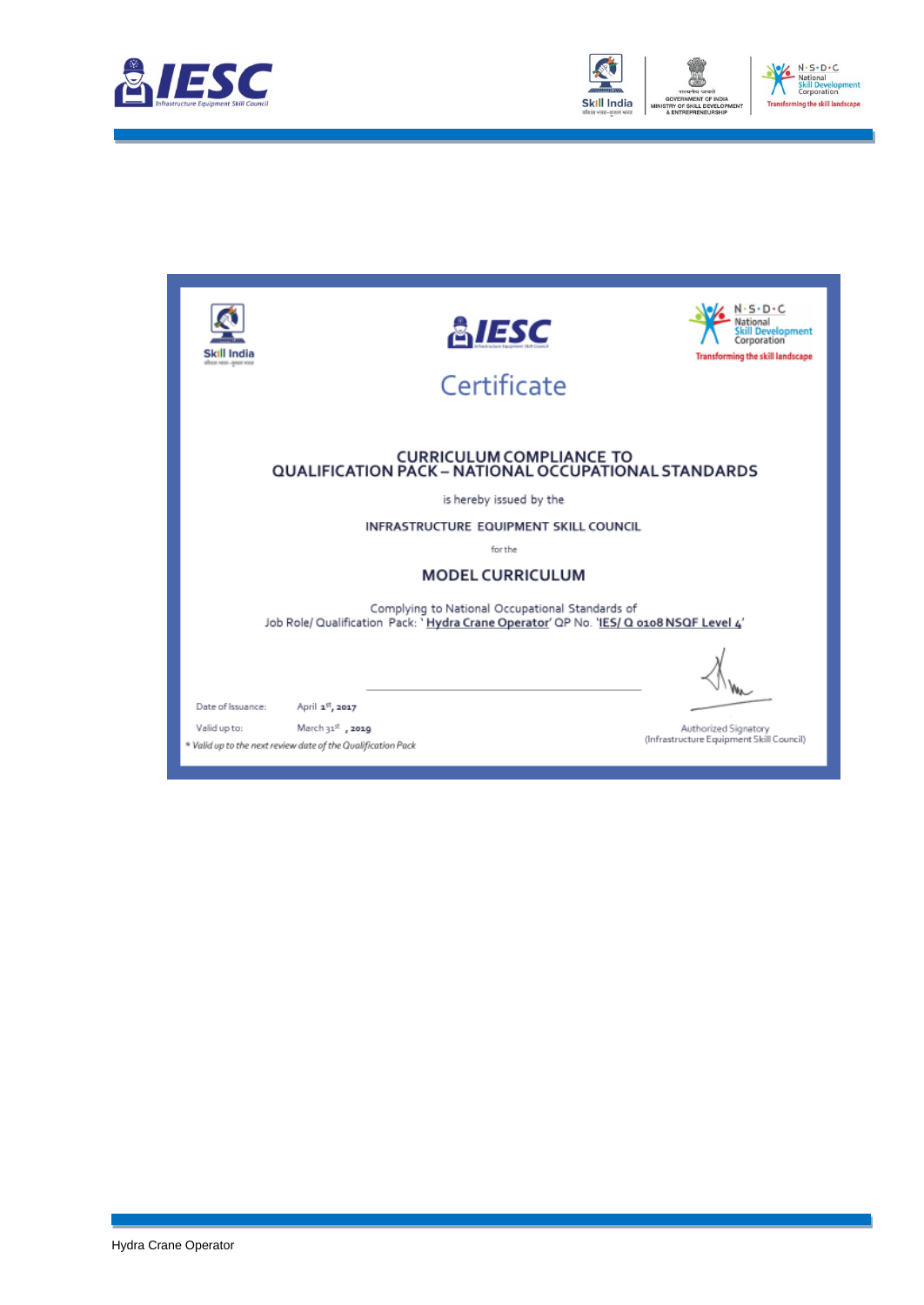



### **TABLE OF CONTENTS**

<span id="page-2-2"></span><span id="page-2-1"></span><span id="page-2-0"></span>

| 1. Curriculum                    | 01 |
|----------------------------------|----|
| 2. Trainer Prerequisites         | 09 |
| 3. Annexure: Assessment Criteria | 10 |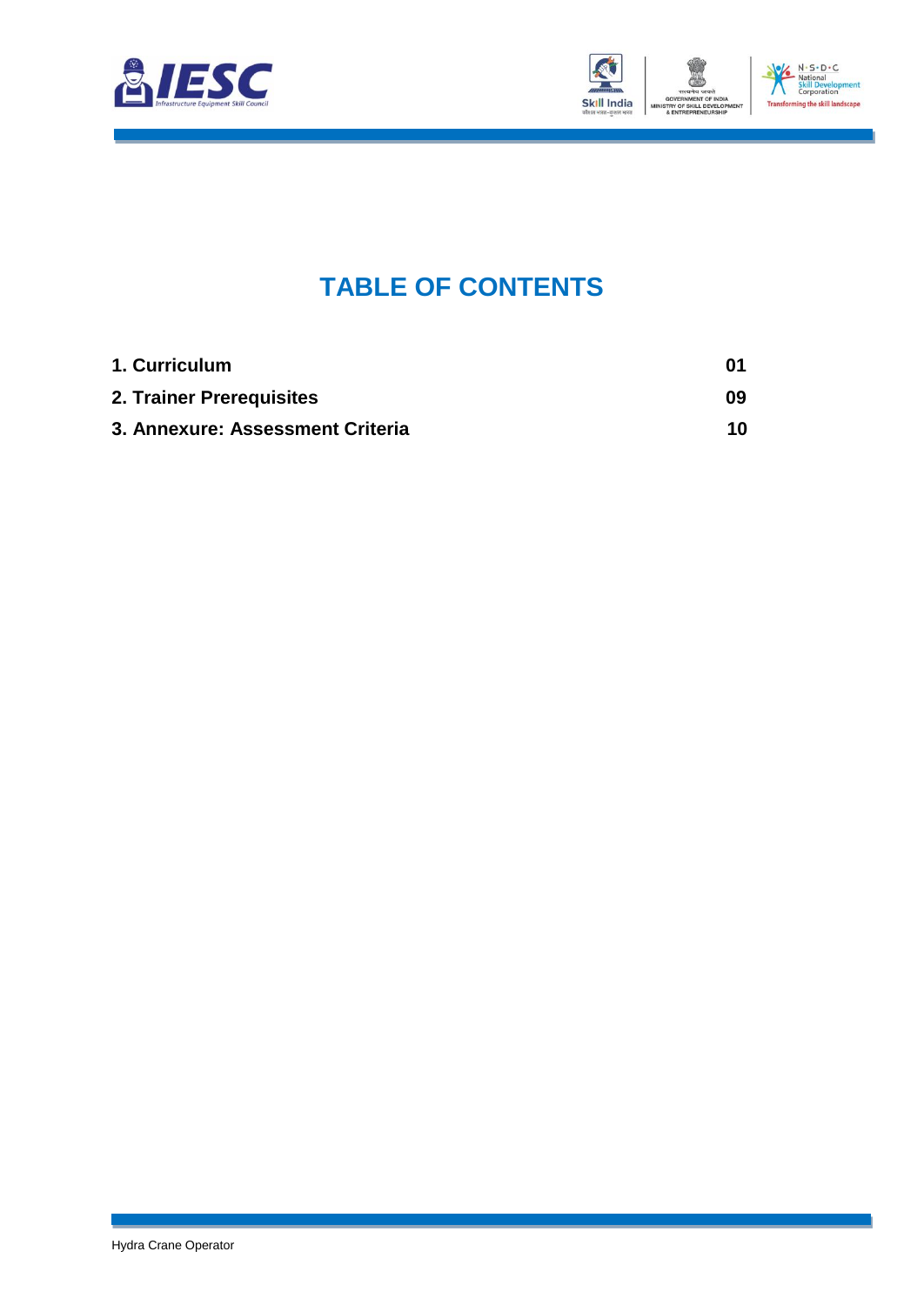



# <span id="page-3-0"></span>**[Hydra Crane](#page-2-0) Operator**

#### **CURRICULUM / SYLLABUS**

This program is aimed at training candidates for the job of a "Hydra Crane Operator", in the "Infrastructure Equipment" Sector/Industry and aims at building the following key competencies amongst the learner

| <b>Program Name</b>                              | <b>Hydra Crane Operator</b>                           |                                                                                                                                                                                                                                                                                                                                                                                                                                                                                                                                                                                                                                                                                                                                                                                                                                                                                                                                                     |                                  |
|--------------------------------------------------|-------------------------------------------------------|-----------------------------------------------------------------------------------------------------------------------------------------------------------------------------------------------------------------------------------------------------------------------------------------------------------------------------------------------------------------------------------------------------------------------------------------------------------------------------------------------------------------------------------------------------------------------------------------------------------------------------------------------------------------------------------------------------------------------------------------------------------------------------------------------------------------------------------------------------------------------------------------------------------------------------------------------------|----------------------------------|
| <b>Qualification Pack</b><br>Name & Reference ID | IES/Q0108                                             |                                                                                                                                                                                                                                                                                                                                                                                                                                                                                                                                                                                                                                                                                                                                                                                                                                                                                                                                                     |                                  |
| <b>Version No.</b>                               | 1.0                                                   | <b>Version Update Date</b>                                                                                                                                                                                                                                                                                                                                                                                                                                                                                                                                                                                                                                                                                                                                                                                                                                                                                                                          | 31 March 2015                    |
| <b>Pre-requisites to</b><br><b>Training</b>      | Class 8th Standard preferably                         | Certification Training in Hydra Crane Operations preferred<br>2 years' experience in operating a Hydra Crane                                                                                                                                                                                                                                                                                                                                                                                                                                                                                                                                                                                                                                                                                                                                                                                                                                        |                                  |
| <b>Training Outcomes</b>                         | $\bullet$<br>documents.<br>$\bullet$<br>safetv<br>and | After completing this programme, participants will be able to:<br>Carry out pre-operation checks for hydra crane. General<br>introduction to hydra crane, types, basic working of engine,<br>hydraulic and electrical systems, operational controls and<br>alarms, instrument panel, preparing machine for operations.<br>Carry out hydra crane operations. Load charts, work site<br>inspection, starting up, assembling crane, rigging, hooking,<br>lifting load and hauling safely and stacking stably, parking and<br>shutting down the machine; post-operative checks.<br>Carry out regular maintenance of hydra crane. General<br>maintenance policy and procedures, periodic service<br>schedule; common faults and their diagnosis; reports and<br>Comply with worksite health and safety guidelines. Health,<br>environment<br>equipment, fire-fighting equipment, basic first aid for common<br>injuries at work site, disposal of waste. | policies; personal<br>protective |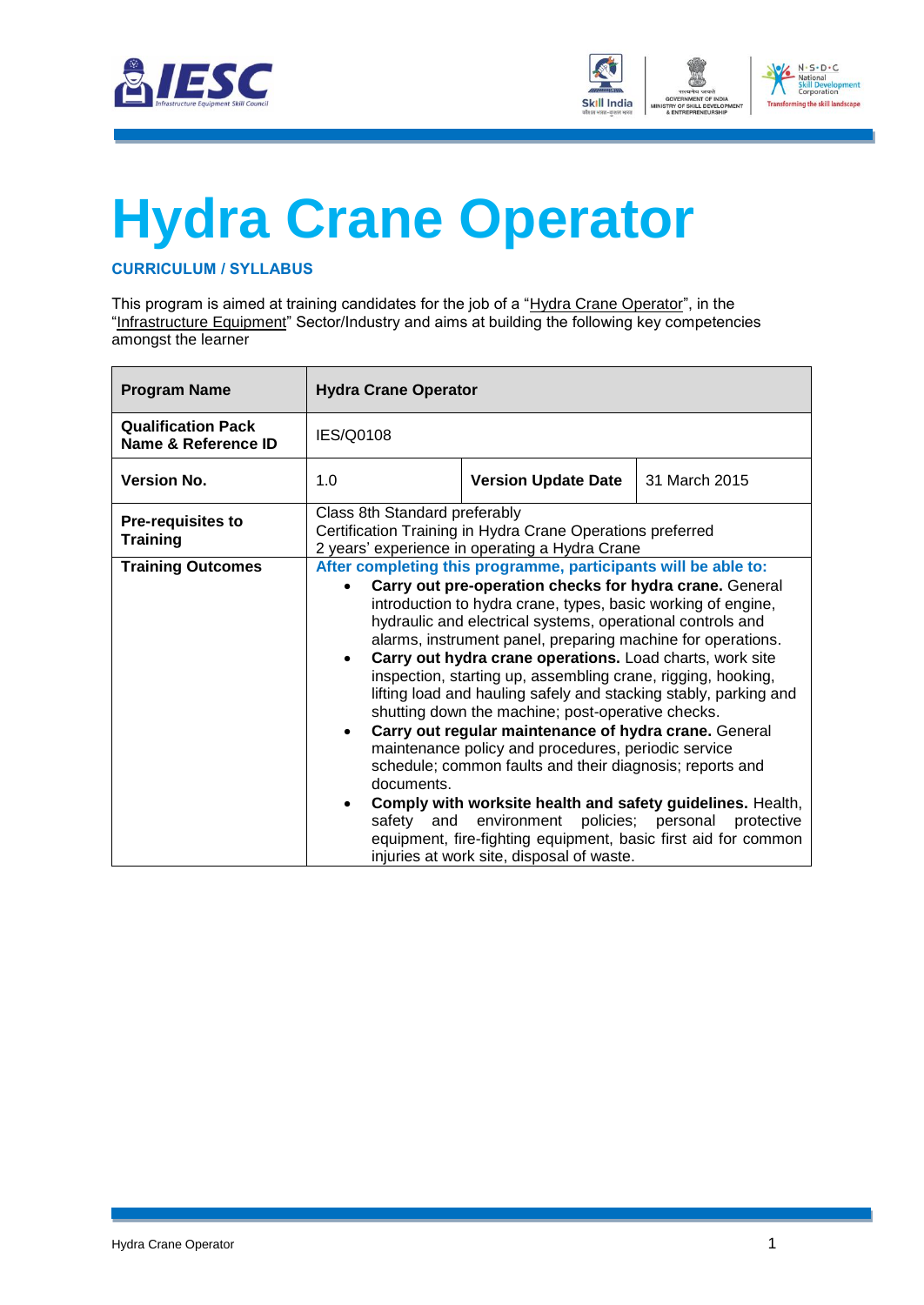



This course encompasses <u>4</u> out of <u>4</u> National Occupational Standards (NOS) of "<u>Hydra Crane</u> **Operator**" Qualification Pack issued by "Infrastructure Equipment Skill Council".

| Sr.<br>No. | <b>Module</b>                                                                                                                                                                                                               | <b>Key Learning Outcomes</b>                                                                                                                                                                                                                                                                                                                                                                                                                                                                                                                                                                                                                                                                                                                                                                                                                                                                                                                                                                                                                                                                                                                                                                                                                                                                                                                                                                                                                                                                                                                                                                                                                                                                           | <b>Equipment Required</b>                                                                                                                                                                                                                                                                        |
|------------|-----------------------------------------------------------------------------------------------------------------------------------------------------------------------------------------------------------------------------|--------------------------------------------------------------------------------------------------------------------------------------------------------------------------------------------------------------------------------------------------------------------------------------------------------------------------------------------------------------------------------------------------------------------------------------------------------------------------------------------------------------------------------------------------------------------------------------------------------------------------------------------------------------------------------------------------------------------------------------------------------------------------------------------------------------------------------------------------------------------------------------------------------------------------------------------------------------------------------------------------------------------------------------------------------------------------------------------------------------------------------------------------------------------------------------------------------------------------------------------------------------------------------------------------------------------------------------------------------------------------------------------------------------------------------------------------------------------------------------------------------------------------------------------------------------------------------------------------------------------------------------------------------------------------------------------------------|--------------------------------------------------------------------------------------------------------------------------------------------------------------------------------------------------------------------------------------------------------------------------------------------------|
| 1          | <b>Carry out pre-</b><br>operation checks on<br>a hydra crane<br><b>Theory Duration</b><br>(hh:mm)<br>08:00<br><b>Practical Duration</b><br>(hh:mm)<br>16:00<br><b>Corresponding NOS</b><br><b>Code</b><br><b>IES/N0122</b> | Organisational Context: Acquire a<br>working knowledge of the following:<br>Organisation structure, reporting and<br>$\bullet$<br>escalation line.<br>Time frame for resolution of problems<br>$\bullet$<br>reported.<br>Performance<br>standards<br>and<br>$\bullet$<br>procedures in the company.<br>Work target and review mechanism<br>$\bullet$<br>with supervisor.<br>Location of special<br>$\bullet$<br>tools<br>and<br>accessories/equipment<br>Location and process for storage and<br>$\bullet$<br>disposal of waste.<br><b>Technical Knowledge: Understand the</b><br>fundamentals of the following:<br>Overview of different types of cranes<br>$\bullet$<br>and its use/application.<br>Basic working of engine hydraulic &<br>$\bullet$<br>electrical systems in a hydra crane.<br>Hoists and extension mechanism<br>$\bullet$<br>Controls,<br>levers,<br>switches<br>and<br>$\bullet$<br>alarms, instrument panel & fuse box<br>Procedure for checking, filling and<br>$\bullet$<br>topping up of fuel, coolants and oils<br>Method of greasing and lubrication.<br>$\bullet$<br>Optimal<br>working<br>condition<br>οf<br>$\bullet$<br>components and monitoring systems<br>Skills - Core & Professional: Acquire<br>the ability to:<br>Read<br>&<br>understand<br>general<br>instructions/guidelines<br>related<br>to<br>equipment & worksite ops.<br>Write and record any incidents &<br>$\bullet$<br>deviations on the prescribed formats.<br>Orally communicate information &<br>$\bullet$<br>instructions to co-workers in a clear<br>and concise manner.<br>Plan and organise work related tasks<br>$\bullet$<br>with all concerned in most efficient<br>and cost-effective way. | $\bullet$<br>with<br>Hydra<br>Crane<br>standard<br>tools<br>and<br>equipment.<br>Class room with audio-<br>$\bullet$<br>video system<br>Manufacturers O and<br>$\bullet$<br>M Manual & Video<br>Safety video<br>$\bullet$<br>PPE Items & Safety<br>$\bullet$<br>Gear<br>Open ground<br>$\bullet$ |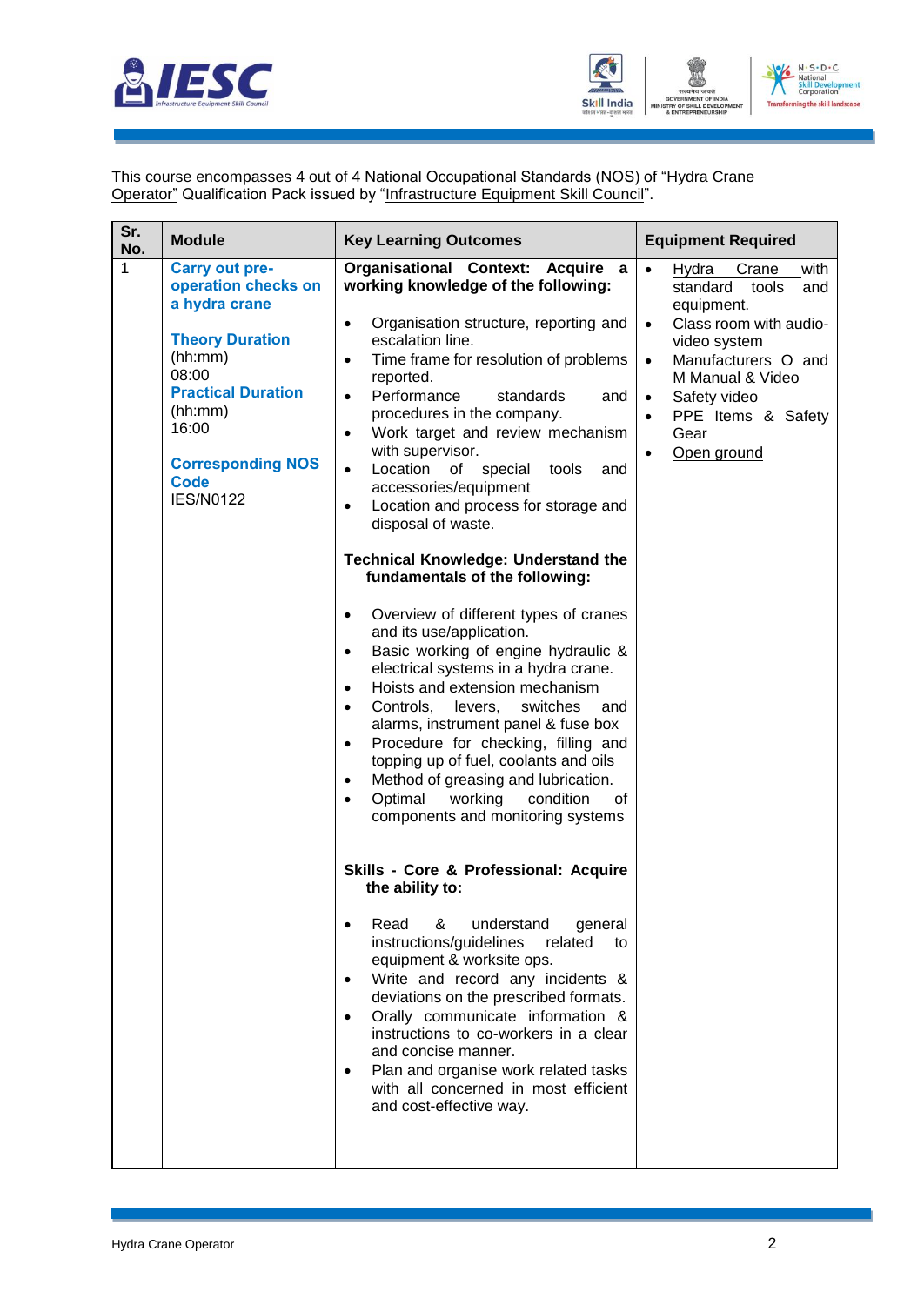





| Sr.<br>No. | <b>Module</b> | <b>Key Learning Outcomes</b>                                                                                                                                                                                                                                                                                                                                                                                                                                                                                                                                                                                                                                                                                                                                                                                                                                                                                                                                                                                                                                                                                                                                                                                                                                                                                                                                                                                                                                                                                                                                                                                                                                  | <b>Equipment Required</b> |
|------------|---------------|---------------------------------------------------------------------------------------------------------------------------------------------------------------------------------------------------------------------------------------------------------------------------------------------------------------------------------------------------------------------------------------------------------------------------------------------------------------------------------------------------------------------------------------------------------------------------------------------------------------------------------------------------------------------------------------------------------------------------------------------------------------------------------------------------------------------------------------------------------------------------------------------------------------------------------------------------------------------------------------------------------------------------------------------------------------------------------------------------------------------------------------------------------------------------------------------------------------------------------------------------------------------------------------------------------------------------------------------------------------------------------------------------------------------------------------------------------------------------------------------------------------------------------------------------------------------------------------------------------------------------------------------------------------|---------------------------|
|            |               | <b>Performance Criteria: Execute the</b><br>following tasks and procedures:<br>Pre-op checks<br>Visually inspect the machine for<br>Cracks in the weld or<br>$\circ$<br>structural components.<br>Excessive<br>rust<br>or<br>$\circ$<br>corrosion /oxidation<br>in.<br>components<br>Oil leaks and damages to<br>$\circ$<br>hoses and lines.<br>Check<br>all<br>critical<br>structural<br>associated<br>components,<br>fasteners and pins are in place.<br>Check all compartment covers<br>are in place and properly<br>secured/latched.<br>Check all components in engine,<br>hydraulic and electrical systems<br>are fitted correctly/not missing<br>Check all levels in the engine<br>(fuel, lube, coolant), transmission<br>& hydraulic systems; top up<br>where necessary<br>Inspect air filters and gaskets;<br>clean and empty dust bowls<br>Drain water sediments in the fuel<br>$\bullet$<br>system<br>Check battery electrolyte levels<br>٠<br>and terminal tightness.<br>Check tension of fan belt and<br>$\bullet$<br>compressor belt if fitted<br>Inspect all greasing points and<br>pivots and ensure lubrication<br>Check footplates and steps are<br>free of mud and oil spills.<br>Check tire pressure and wheel<br>nuts for tightness.<br>Check all controls,<br>gauges,<br>switches, lights, reflectors and<br>horns are functional especially<br>limit switches<br>Inspect<br>cables,<br>grappling<br>devices, safety chains, hitch<br>components, hoist, outriggers<br>and engaging tools.<br>Check the parking and electrical<br>braking<br>system<br>including<br>breakaway mechanism.<br>Check all decals are legible and<br>in place |                           |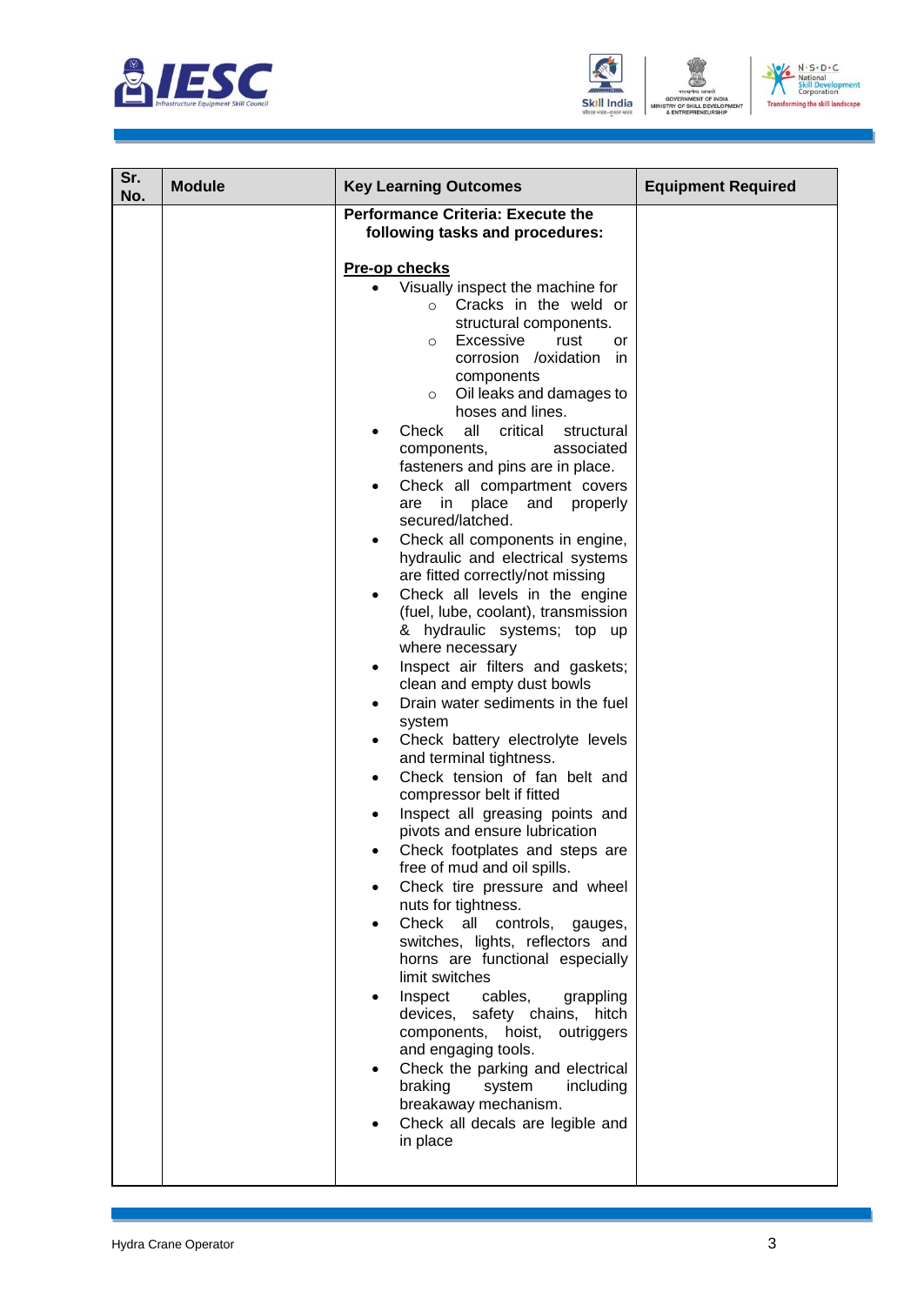





| Sr.<br>No.     | <b>Module</b>                                                                                                                                                                           | <b>Key Learning Outcomes</b>                                                                                                                                                                                                                                                                                                                                                                                                                                                                                                                                                                                                                                                                                                                                                                                                                                                                                                                                                                                                                                                                                                                                                                                                                                                                                                                                                                                                                                                                                                                                                                                               | <b>Equipment Required</b>                                                                                                                                                                                                                                                                                                                               |
|----------------|-----------------------------------------------------------------------------------------------------------------------------------------------------------------------------------------|----------------------------------------------------------------------------------------------------------------------------------------------------------------------------------------------------------------------------------------------------------------------------------------------------------------------------------------------------------------------------------------------------------------------------------------------------------------------------------------------------------------------------------------------------------------------------------------------------------------------------------------------------------------------------------------------------------------------------------------------------------------------------------------------------------------------------------------------------------------------------------------------------------------------------------------------------------------------------------------------------------------------------------------------------------------------------------------------------------------------------------------------------------------------------------------------------------------------------------------------------------------------------------------------------------------------------------------------------------------------------------------------------------------------------------------------------------------------------------------------------------------------------------------------------------------------------------------------------------------------------|---------------------------------------------------------------------------------------------------------------------------------------------------------------------------------------------------------------------------------------------------------------------------------------------------------------------------------------------------------|
|                |                                                                                                                                                                                         | <b>Documentation &amp; Reporting</b><br>Maintain a logbook to record all<br>$\bullet$<br>checks /activities carried out<br>before starting the hydra crane<br>Report defects and problems in<br>time and, if beyond his scope,<br>escalate as necessary                                                                                                                                                                                                                                                                                                                                                                                                                                                                                                                                                                                                                                                                                                                                                                                                                                                                                                                                                                                                                                                                                                                                                                                                                                                                                                                                                                    |                                                                                                                                                                                                                                                                                                                                                         |
| $\overline{2}$ | Operate a hydra<br>crane.<br><b>Theory Duration</b><br>(hh:mm)<br>18:00<br><b>Practical Duration</b><br>(hh:mm)<br>36:00<br><b>Corresponding NOS</b><br><b>Code</b><br><b>IES/N0123</b> | Organisational Context: Acquire a<br>working knowledge of the following:<br>Responsibilities and time frame for<br>$\bullet$<br>assigned jobs/work targets.<br>Emergency<br>organisation<br>and<br>$\bullet$<br>reporting channel at work site.<br>Escalation matrix and time frame for<br>$\bullet$<br>resolution of problems<br>Equipment<br>delay<br>costs<br>and<br>$\bullet$<br>implications to company.<br>Location and process for storage and<br>$\bullet$<br>disposal of waste.<br>Work target and performance review<br>$\bullet$<br>mechanism with supervisor.<br><b>Technical Knowledge: Understand the</b><br>fundamentals of the following:<br>Besides technical knowledge related<br>$\bullet$<br>to pre-op checks should know<br>Types of material, methods and tools<br>$\bullet$<br>used in various construction activities<br>where cranes are used.<br>Manufacturers criteria for:<br>$\bullet$<br>Equipment operations<br>$\circ$<br>Equipment modification<br>$\circ$<br>Load capacity limitations<br>$\circ$<br>Reading of load charts and their<br>correct interpretation & application<br>Rigging: Hardware and tools,<br>$\bullet$<br>methods and procedures, different<br>configurations, hook up points<br>Hoisting: Hook up points, operation<br>$\bullet$<br>techniques, safety measures and<br>stability conditions.<br>Hauling:<br>Rules<br>of<br>the<br>road/<br>$\bullet$<br>walkways, safety dos and don'ts,<br>stability during move.<br>Stacking: Procedures for stacking<br>$\bullet$<br>loads in designated manner, correctly<br>and safely;<br>Crane tipping prevention techniques | with<br>Hydra<br>$\bullet$<br>Crane<br>standard<br>tools,<br>accessories<br>and<br>equipment.<br>Range<br>of<br>weighted<br>loads<br>with<br>lifting<br>hooks.<br>Class room with audio-<br>$\bullet$<br>video system<br>Manufacturers O and<br>$\bullet$<br>M Manual & Video<br>Safety video<br>$\bullet$<br>PPE Items & Safety<br>Gear<br>Open ground |
|                |                                                                                                                                                                                         | Multi crane operations<br>$\bullet$                                                                                                                                                                                                                                                                                                                                                                                                                                                                                                                                                                                                                                                                                                                                                                                                                                                                                                                                                                                                                                                                                                                                                                                                                                                                                                                                                                                                                                                                                                                                                                                        |                                                                                                                                                                                                                                                                                                                                                         |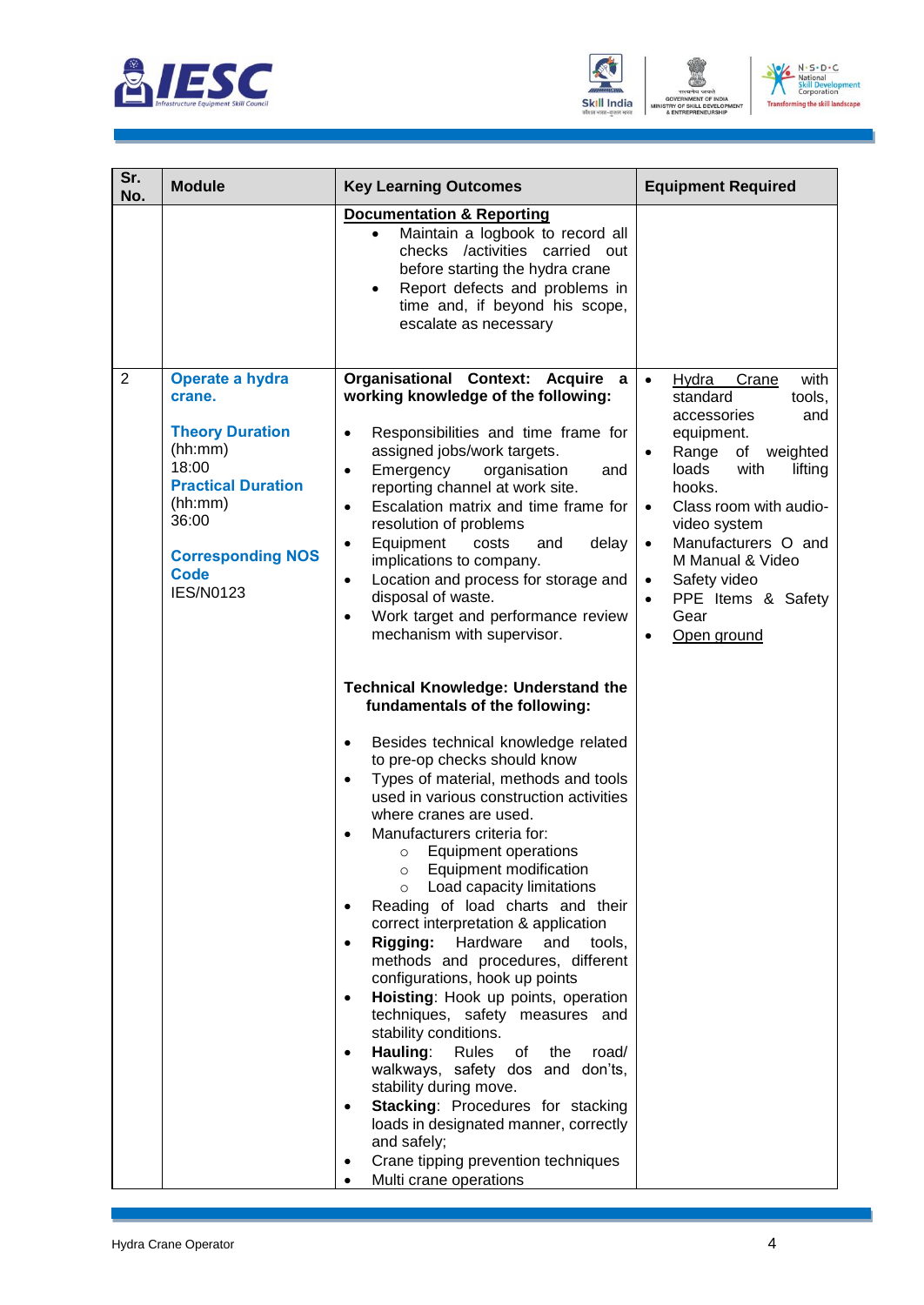





| Sr.<br>No. | <b>Module</b>                                                                                                                                                   | <b>Key Learning Outcomes</b>                                                                                                                                                                                                                                                                                                                                                                                                                                                                                                                                                                                                                                                                                                                                                                                                                                                                                                                                                             | <b>Equipment Required</b>                                                                                                                                                                                       |
|------------|-----------------------------------------------------------------------------------------------------------------------------------------------------------------|------------------------------------------------------------------------------------------------------------------------------------------------------------------------------------------------------------------------------------------------------------------------------------------------------------------------------------------------------------------------------------------------------------------------------------------------------------------------------------------------------------------------------------------------------------------------------------------------------------------------------------------------------------------------------------------------------------------------------------------------------------------------------------------------------------------------------------------------------------------------------------------------------------------------------------------------------------------------------------------|-----------------------------------------------------------------------------------------------------------------------------------------------------------------------------------------------------------------|
|            |                                                                                                                                                                 | Regulations, standards and safety<br>$\bullet$<br>rules for hydra crane operations.<br>Various hand signals, safety and<br>emergency signs at work site.                                                                                                                                                                                                                                                                                                                                                                                                                                                                                                                                                                                                                                                                                                                                                                                                                                 |                                                                                                                                                                                                                 |
|            |                                                                                                                                                                 | Skills - Core & Professional: Acquire<br>the ability to:<br>In addition to core and generic skills<br>$\bullet$<br>listed above<br>Interpret signage on road and at work<br>$\bullet$<br>site operations correctly.<br>Use<br>correct<br>terminology<br>while<br>$\bullet$<br>interacting with others at site<br>Plan work schedule in time bound and<br>$\bullet$<br>cost-effective way.<br>Identify operational slow-downs and<br>$\bullet$<br>take timely remedial actions.                                                                                                                                                                                                                                                                                                                                                                                                                                                                                                           |                                                                                                                                                                                                                 |
|            |                                                                                                                                                                 | Performance Criteria. Execute the<br>following tasks and procedures:<br>Understand the task, plan<br>and<br>$\bullet$<br>organise the<br>methodology<br>for<br>execution as per the conditions.<br>Starting up: After pre- use and<br>running checks, start engine and<br>move near load on firm level ground.<br>Rigging: Assist in<br>extending<br>$\bullet$<br>outriggers and check locking pins<br>Hooking: Assist in hooking to attach<br>$\bullet$<br>sling, shackle and chains as required.<br>Lifting: Lift the load and test its<br>$\bullet$<br>stability before moving.<br>Hauling. Move the load to the desired<br>$\bullet$<br>area safely observing all precautions<br>Stacking. Discharge load in the<br>$\bullet$<br>designated area safely and correctly.<br>Shutting down: Move and park the<br>$\bullet$<br>machine in garage; shut down as per<br>procedure.<br>Inspect for damages; leaks etc and<br>$\bullet$<br>report / take appropriate action as laid<br>down. |                                                                                                                                                                                                                 |
| 3          | <b>Carry out routine</b><br>maintenance and<br>trouble shooting of a<br>hydra crane.<br><b>Theory Duration</b><br>(hh:mm)<br>08:00<br><b>Practical Duration</b> | Organisational<br><b>Context:</b><br><b>Acquire</b><br>working knowledge of the following:<br>Breakdown and maintenance policy<br>and services.<br>Emergency organisation<br>structure<br>$\bullet$<br>and reporting channel at work site.<br>Escalation matrix and time frame for<br>resolution of problems.                                                                                                                                                                                                                                                                                                                                                                                                                                                                                                                                                                                                                                                                            | Hydra<br>Crane<br>with<br>$\bullet$<br>standard<br>tools.<br>accessories<br>and<br>equipment.<br>Class room with audio-<br>$\bullet$<br>video system<br>Manufacturers O and<br>M Manual & Video<br>Safety video |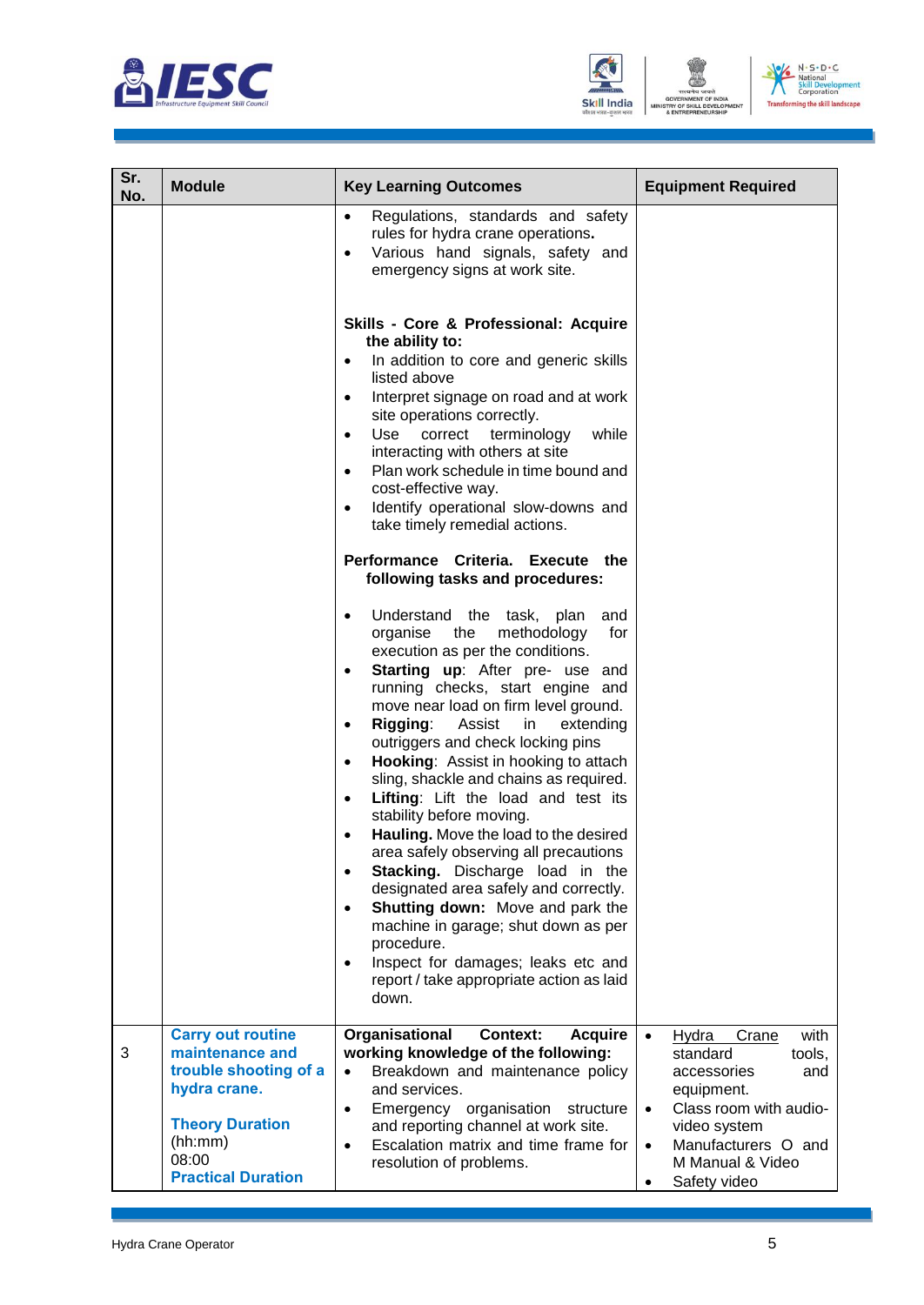





| Sr.<br>No. | <b>Module</b>                                                                   | <b>Key Learning Outcomes</b>                                                                                                                                                                                                                                                                                                                                                                                                                                                                                                                                                                                                                                                                                                                                                                                                                                                                                                                                                                                                                         | <b>Equipment Required</b>                                               |
|------------|---------------------------------------------------------------------------------|------------------------------------------------------------------------------------------------------------------------------------------------------------------------------------------------------------------------------------------------------------------------------------------------------------------------------------------------------------------------------------------------------------------------------------------------------------------------------------------------------------------------------------------------------------------------------------------------------------------------------------------------------------------------------------------------------------------------------------------------------------------------------------------------------------------------------------------------------------------------------------------------------------------------------------------------------------------------------------------------------------------------------------------------------|-------------------------------------------------------------------------|
|            | (hh:mm)<br>16:00<br><b>Corresponding NOS</b><br><b>Code</b><br><b>IES/N0124</b> | tools<br>Location<br>of<br>special<br>and<br>$\bullet$<br>equipment/ accessories.<br>Safety policy and procedures<br>$\bullet$<br><b>Technical Knowledge. Understand the</b><br>fundamentals of the following:<br>Maintenance and service Schedule<br>$\bullet$<br>including related checklists<br>Common defects and general causes<br>$\bullet$<br>for breakdown.<br>Skills - Core & Professional. Acquire<br>the ability to:<br>In addition to core and generic skills<br>$\bullet$<br>listed above;<br>Plan<br>maintenance<br>&<br>servicing<br>keeping operational needs in mind.                                                                                                                                                                                                                                                                                                                                                                                                                                                               | PPE Items & Safety<br>$\bullet$<br>Gear<br>Lab/workshop/covered<br>shed |
|            |                                                                                 | Performance Criteria. Execute the<br>following tasks and procedures:<br><b>Routine Maintenance:</b><br>Ensure machine correctly and safely<br>$\bullet$<br>positioned<br>before<br>carrying<br>out<br>maintenance.<br>Clean machine outside and inside<br>$\bullet$<br>thoroughly of all spilt oils, grease,<br>mud and dirt<br>Check crane structure and boom for<br>$\bullet$<br>deformed,<br>cracked or<br>corroded<br>members<br>Check boom for extension alignment,<br>$\bullet$<br>cords, lattices and end connections<br>Check wire ropes for wear and tear.<br>$\bullet$<br>Check all control mechanisms and<br>$\bullet$<br>monitoring devices.<br>Check engine, hydraulic & electrical<br>$\bullet$<br>systems / components.<br>Clean air filter, replenish lubes and<br>$\bullet$<br>coolants as necessary<br>Lubricate/grease<br>the<br>all<br>moving<br>$\bullet$<br>joints/pins and pivot points.<br>Check battery electrolyte levels and<br>terminals<br>Check wheel rim, tyre pressure and<br>$\bullet$<br>wheel nuts for tightness. |                                                                         |
|            |                                                                                 | <b>Basic Trouble Shooting:</b><br>Track machine operating hours to<br>$\bullet$<br>assess the right service schedule<br>Place machine correctly and safely<br>$\bullet$<br>using supports as necessary.                                                                                                                                                                                                                                                                                                                                                                                                                                                                                                                                                                                                                                                                                                                                                                                                                                              |                                                                         |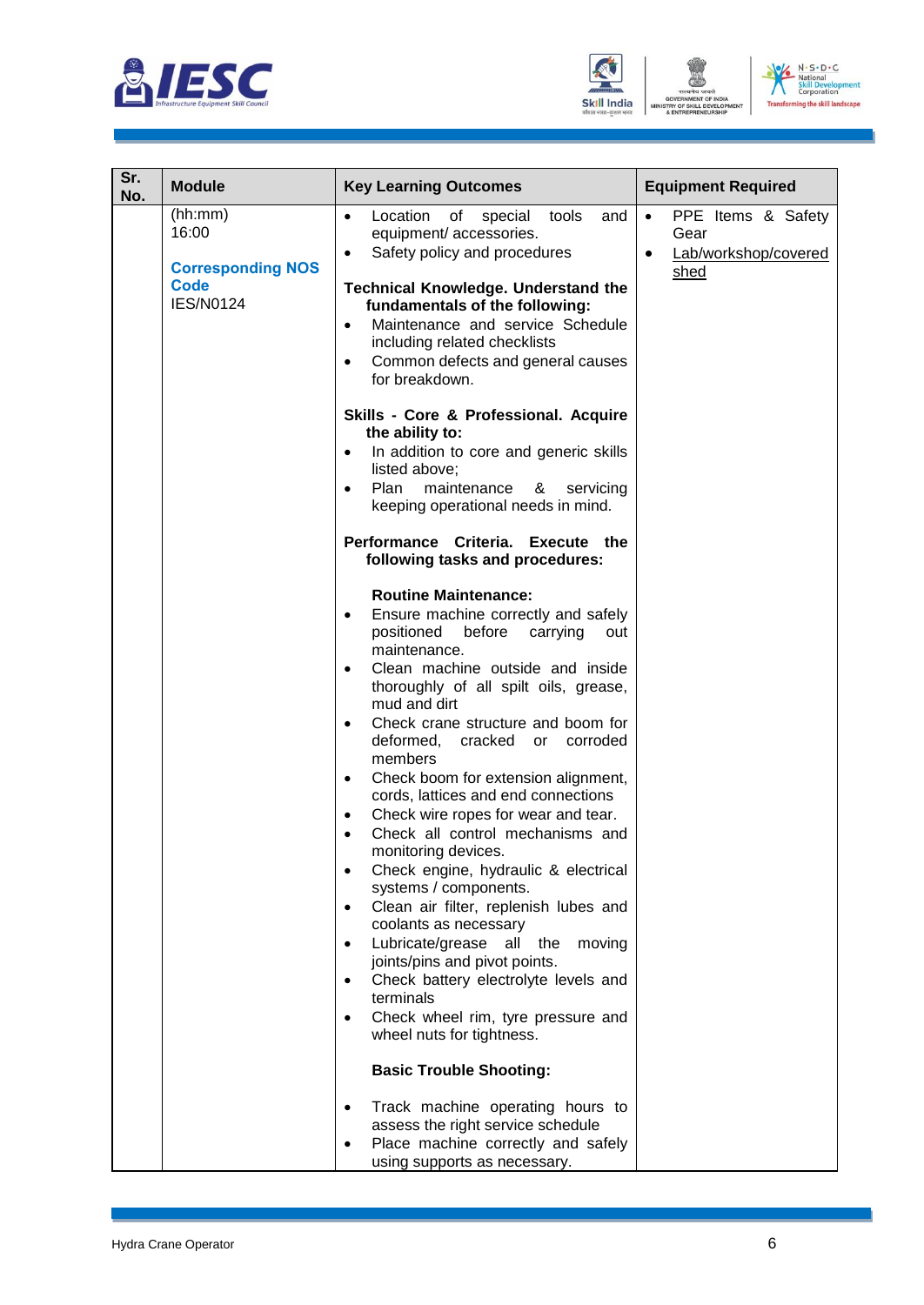





| Sr.      | <b>Module</b>                                                                                                              | <b>Key Learning Outcomes</b>                                                                                                                                                                                                                                                                                                                                                                                                                                                                                                                                                                                                                                                                                                                                                                                                                                                                                                                                                                                                                                                                                                                               | <b>Equipment Required</b>                                                                                                                                                                        |
|----------|----------------------------------------------------------------------------------------------------------------------------|------------------------------------------------------------------------------------------------------------------------------------------------------------------------------------------------------------------------------------------------------------------------------------------------------------------------------------------------------------------------------------------------------------------------------------------------------------------------------------------------------------------------------------------------------------------------------------------------------------------------------------------------------------------------------------------------------------------------------------------------------------------------------------------------------------------------------------------------------------------------------------------------------------------------------------------------------------------------------------------------------------------------------------------------------------------------------------------------------------------------------------------------------------|--------------------------------------------------------------------------------------------------------------------------------------------------------------------------------------------------|
| No.<br>4 | <b>Comply with</b><br><b>Worksite Health and</b><br><b>Safety Guidelines</b><br><b>Theory Duration</b><br>(hh:mm)<br>06:00 | Diagnose the defect/ problem and<br>$\bullet$<br>rectify; if need be seek advice from<br>supervisor.<br><b>Documentation &amp; Reporting:</b><br>Ensure documentation on prescribed<br>$\bullet$<br>formats completed legibly and in time.<br>Report defects and problems in time<br>$\bullet$<br>and escalate, if beyond his scope, as<br>necessary<br>Organisational<br>Context.<br><b>Acquire</b><br>working knowledge of the following:<br>Health, safety, environmental (HSE)<br>$\bullet$<br>policies and guidelines<br>0f<br>the<br>company & their importance<br>Contact<br>details<br>of<br>personnel<br>$\bullet$<br>responsible for HSE related matters &                                                                                                                                                                                                                                                                                                                                                                                                                                                                                       | with<br>Crane<br>$\bullet$<br><u>Hydra</u><br>tools,<br>standard<br>and<br>accessories<br>equipment.<br>Class room with audio-<br>$\bullet$<br>video system<br>Organisation's ESH /<br>$\bullet$ |
|          | <b>Practical Duration</b><br>(hh:mm)<br>12:00<br><b>Corresponding NOS</b><br><b>Code</b><br><b>IES/N7601</b>               | in case of emergencies.<br>Location of first aid room / station and<br>$\bullet$<br>assembly points.<br>Reporting<br>channel<br>and<br>$\bullet$<br>documentation procedure for all HSE<br>related matters.<br><b>Technical Knowledge. Understand the</b><br>fundamentals of the following:<br>OEMs guidelines for health, safety<br>$\bullet$<br>and security requirements.<br>Types, use and<br>importance<br>0f<br>$\bullet$<br>Personal Protective Equipment (PPE)<br>Types of common hazards and risks<br>$\bullet$<br>at worksite and preventive measures.<br>In case of emergencies, procedure to<br>$\bullet$<br>stop/ shut down machinery.<br>Common injuries and appropriate<br>basic first aid treatment.<br>Firefighting<br>equipment:<br><b>Basic</b><br>$\bullet$<br>knowledge of handling and using<br>them.<br>Guidelines for transport, storage and<br>$\bullet$<br>disposal of hazardous materials and<br>waste<br>Safety signs/symbols and warnings<br>used in worksites and their meaning<br>Skills - Core & Professional. Acquire<br>the ability to:<br>Use correct PPE and other safety<br>$\bullet$<br>gear while at the work site. | Safety video<br>PPE Items & Safety<br>$\bullet$<br>Gear<br>Firefighting equipment<br>& Charts<br>First Aid Kit and<br>Charts                                                                     |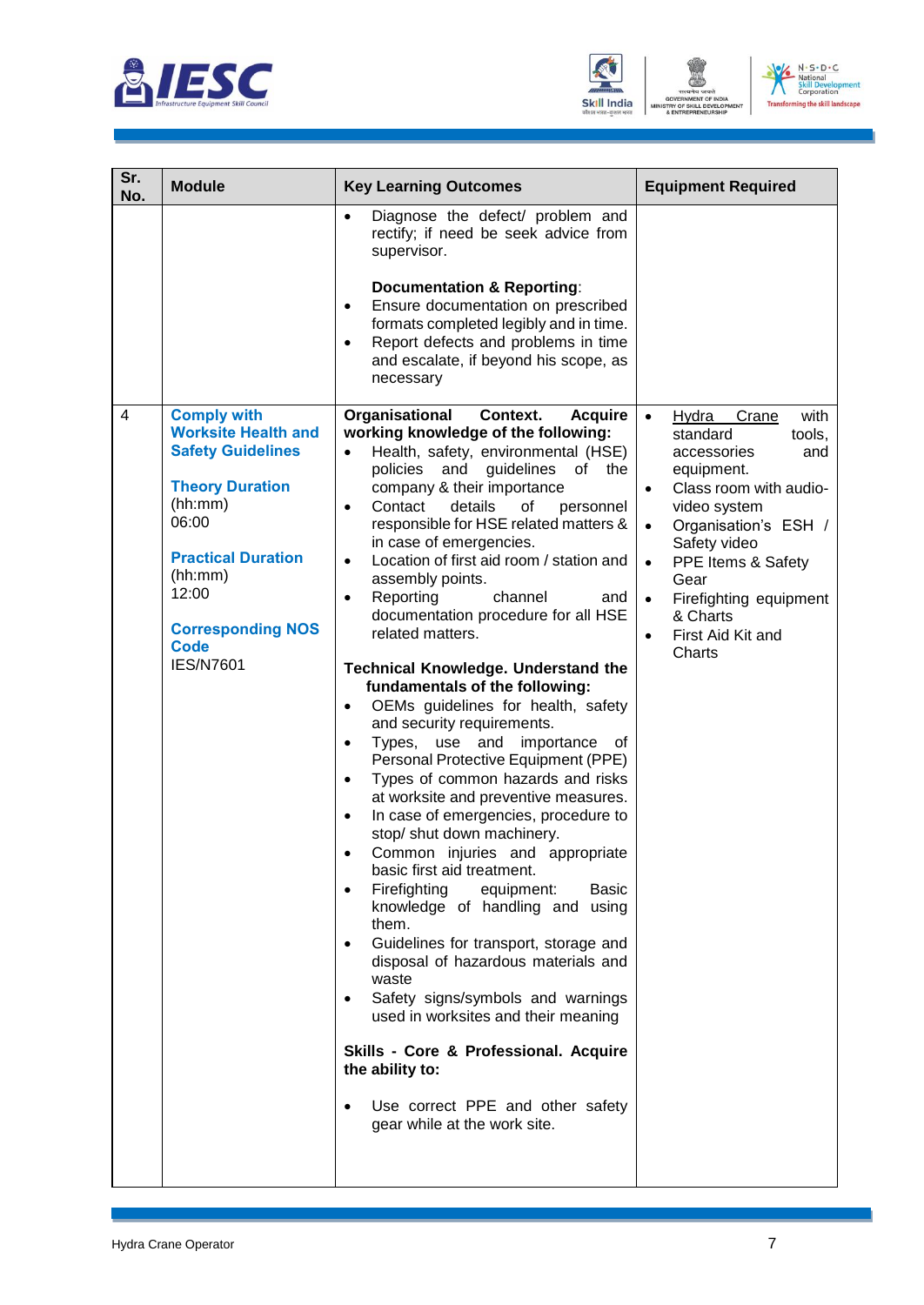





| Sr.<br>No. | <b>Module</b>                                                         | <b>Key Learning Outcomes</b>                                                                                                                                                                                                                                                                                                                                                                                                                                                                                                                                                                                                                                                                                 | <b>Equipment Required</b> |
|------------|-----------------------------------------------------------------------|--------------------------------------------------------------------------------------------------------------------------------------------------------------------------------------------------------------------------------------------------------------------------------------------------------------------------------------------------------------------------------------------------------------------------------------------------------------------------------------------------------------------------------------------------------------------------------------------------------------------------------------------------------------------------------------------------------------|---------------------------|
|            |                                                                       | Performance Criteria. Execute<br>the<br>following tasks and procedures:<br>Comply<br>with<br>safety,<br>health,<br>$\bullet$<br>environment and security related<br>regulations & guidelines at work.<br>Correct use of Personal Protective<br>$\bullet$<br>Equipment (PPE) and other safety<br>gear at work site.<br>Follow safety<br>measures<br>during<br>$\bullet$<br>operations to ensure health and<br>safety of self and others; general<br>public not at risk.<br>Operate<br>fire<br>extinguishers<br>as<br>$\bullet$<br>applicable.<br>Support in administering basic first<br>$\bullet$<br>aid.<br>Record and report details as related<br>to operations, incidents or accidents<br>as applicable. |                           |
|            | <b>Total Duration</b>                                                 | <b>Unique Equipment Required:</b>                                                                                                                                                                                                                                                                                                                                                                                                                                                                                                                                                                                                                                                                            |                           |
|            | <b>Theory Duration</b><br>40:00<br><b>Practical Duration</b><br>80:00 | Hydra Crane with standard tools, accessories and equipment.<br>$\bullet$<br>Range of weighted loads with built in lifting hooks<br>$\bullet$<br>Class room with audio-video projection system<br>$\bullet$<br>Manufacturers O and M Manual & Video<br>$\bullet$<br>Safety video<br>$\bullet$<br>PPE Equipment: Helmet, gloves, earplugs, goggles, safety shoes<br>$\bullet$<br>Firefighting equipment and 'How to Use' Charts<br>$\bullet$<br>First Aid Box and 'How to Do' Charts<br>$\bullet$<br>Open ground and Lab/Workshop/Covered Shed<br>$\bullet$                                                                                                                                                    |                           |

Grand Total Course Duration: **120 Hours, 0 Minutes**

*(This syllabus/ curriculum has been approved by Infrastructure Equipment Skill Council)*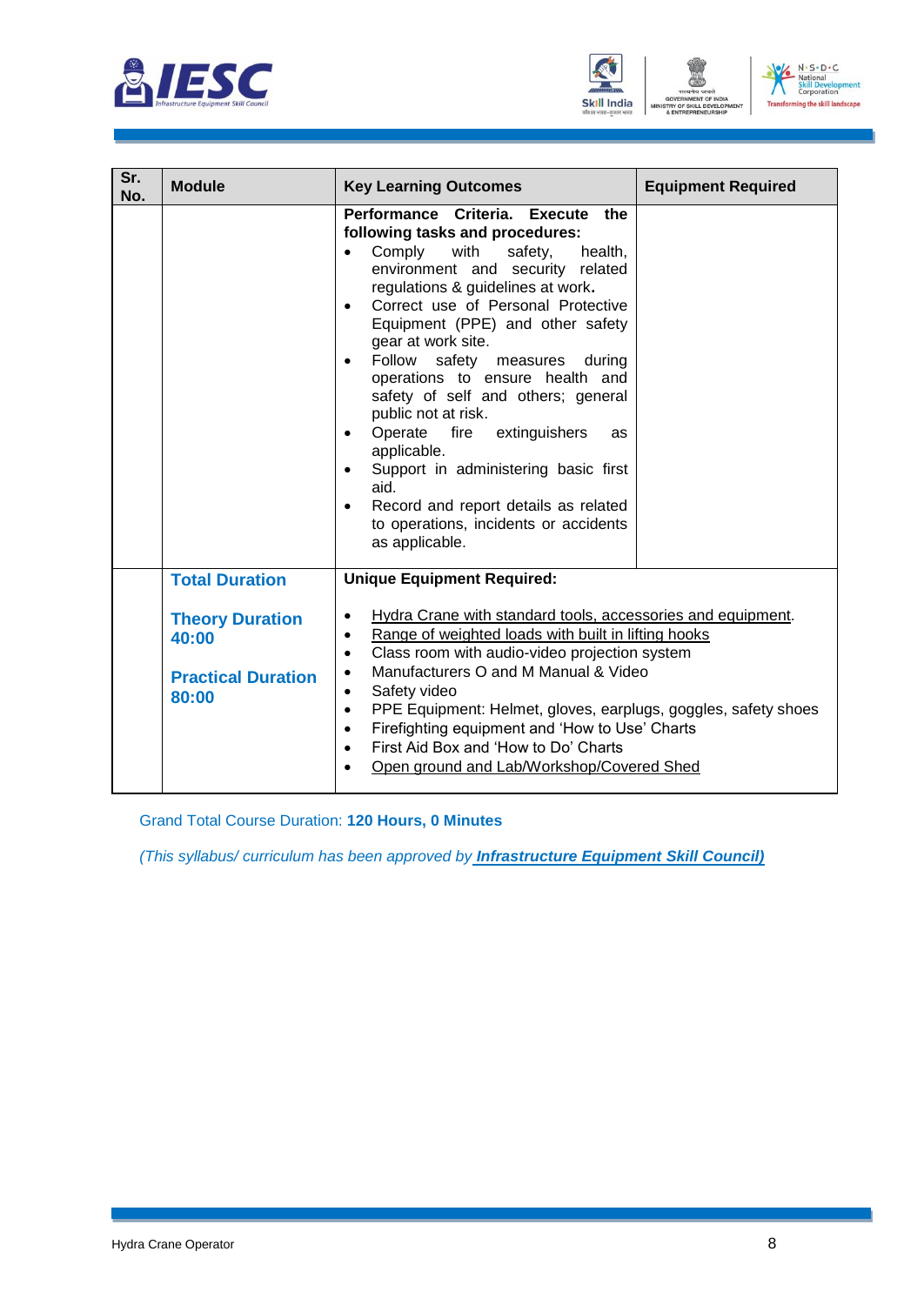



#### <span id="page-11-0"></span>**[Trainer Pre-requisites for Job role: "Hydra Crane Operator" mapped to](#page-2-1)  [Qualification Pack: "IES/Q0108, v1.0"](#page-2-1)**

| Sr.<br>No. | Area                                                          | <b>Details</b>                                                                                                                                                                                                                                                 |
|------------|---------------------------------------------------------------|----------------------------------------------------------------------------------------------------------------------------------------------------------------------------------------------------------------------------------------------------------------|
|            | <b>Description</b>                                            | To deliver accredited training service, mapping to the curriculum detailed<br>above, in accordance with the Qualification Pack "IES/Q 0108 Version 1.0".                                                                                                       |
| 2          | Personal<br><b>Attributes</b>                                 | Aptitude for conducting training, with strong communication and<br>interpersonal skills. Passion for training and developing others; well-<br>organised; and a team player. Eager to learn and keep oneself updated<br>with the latest in the mentioned field. |
| 3          | <b>Minimum</b><br><b>Educational</b><br><b>Qualifications</b> | Class 8 <sup>th</sup> ; preferably 10th                                                                                                                                                                                                                        |
| 4a         | <b>Domain</b><br><b>Certification</b>                         | Certified for Job Role: "Hydra Crane Operator" mapped to QP: "IES/Q 0108<br>- Version 1.0". Minimum accepted score 70%.<br>Desired: Certification Training in Hydra Crane Operations & Maintenance                                                             |
| 4b         | <b>Platform</b><br><b>Certification</b>                       | Certified for Job Role: "Trainer" mapped to Qualification Pack: SSC/1402.<br>Minimum accepted score 70%.                                                                                                                                                       |
| 5          | <b>Experience</b>                                             | Around 3 to 4 years' site experience in Hydra Crane Operations.<br>At least 1 to 2 years' experience in conducting O and M training<br>programs.                                                                                                               |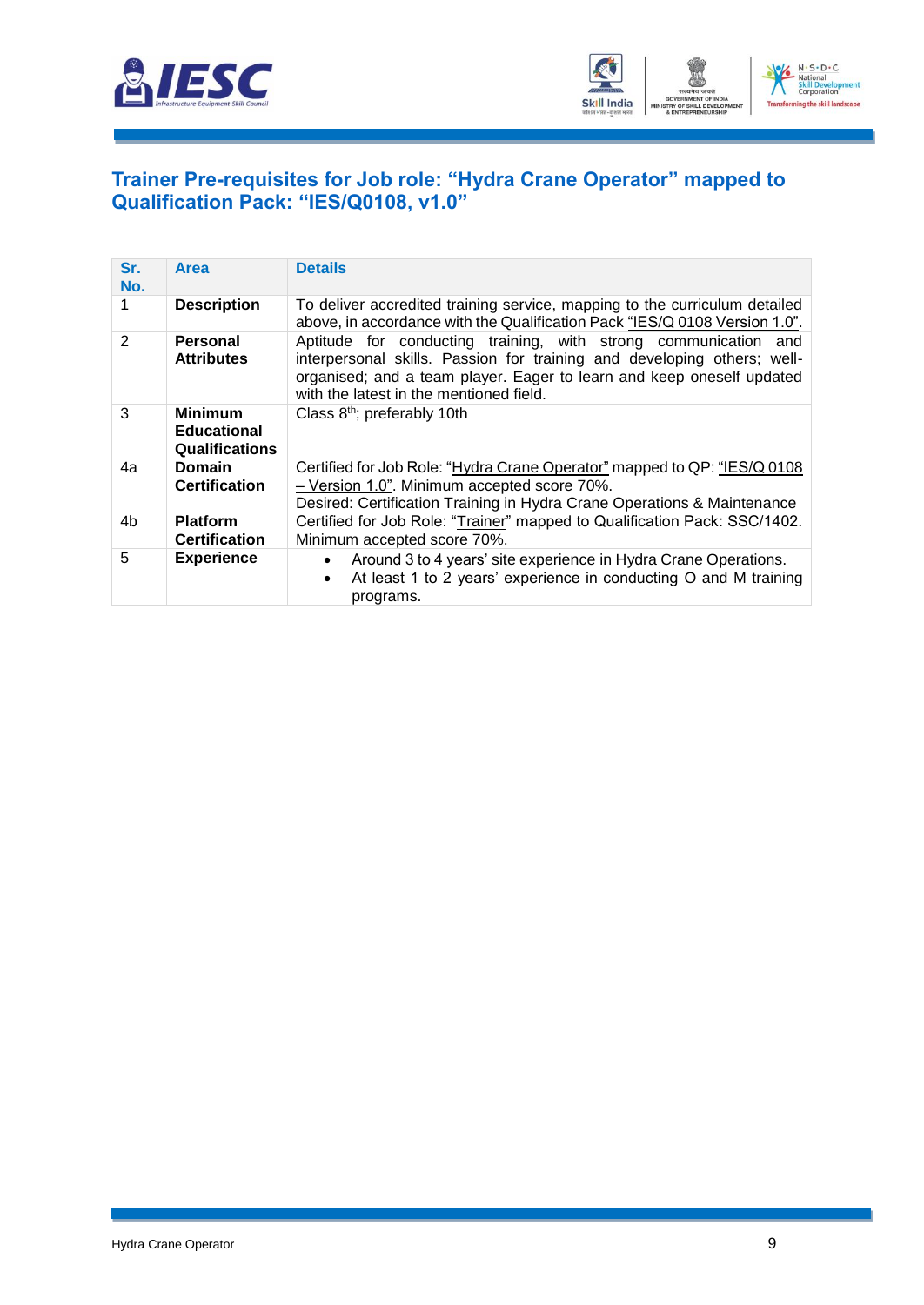



<span id="page-12-0"></span>

| <b>Assessment Criteria</b>  |                                 |
|-----------------------------|---------------------------------|
| <b>Job Role</b>             | <b>Hydra Crane Operator</b>     |
| <b>Qualification Pack</b>   | <b>IES/Q 0108 Version 1.0</b>   |
| <b>Sector Skill Council</b> | <b>Infrastructure Equipment</b> |

| Sr.<br>No.     | <b>Guidelines for Assessment</b>                                                                                                                                                                                                                                                            |
|----------------|---------------------------------------------------------------------------------------------------------------------------------------------------------------------------------------------------------------------------------------------------------------------------------------------|
| 1              | Criteria for assessment for each Qualification Pack will be created by the Sector Skill Council.<br>Each Performance Criteria. (PC) will be assigned marks proportional to its importance in<br>NOS. SSC will also lay down proportion of marks for Theory and Skills Practical for each PC |
| 2              | The assessment for the theory part will be based on knowledge bank of questions created<br>by the SSC                                                                                                                                                                                       |
| 3              | Individual assessment agencies will create unique question papers for theory part for each<br>candidate at each examination/training centre (as per assessment criteria below)                                                                                                              |
| $\overline{4}$ | Individual assessment agencies will create unique evaluations for skill practical for every<br>student at each examination/training centre based on this criteria.                                                                                                                          |
| 5              | To pass the Qualification Pack, every trainee should score a minimum of 50% aggregate.                                                                                                                                                                                                      |
| 6              | In case of successfully passing only certain number of NOS's, the trainee is eligible to take<br>subsequent assessment on the balance NOS's to pass the Qualification pack.                                                                                                                 |
|                |                                                                                                                                                                                                                                                                                             |

'n

|                                       |                                                                                                                 |                             |           | <b>Marks Allocation</b> |                  |
|---------------------------------------|-----------------------------------------------------------------------------------------------------------------|-----------------------------|-----------|-------------------------|------------------|
| Assessable<br><b>Outcomes</b>         | Assessment criteria for the outcome                                                                             | <b>Total</b><br><b>Mark</b> | Out<br>Of | <b>Theory</b>           | <b>Practical</b> |
|                                       | PC1. Adhere to time limits given by supervisor                                                                  | 45                          | 2         | $\Omega$                | 2                |
|                                       | PC2. Inspect the crane body to ensure that the<br>components are free of cracks and wear                        |                             | 3         | 1                       | 2                |
|                                       | PC3. Checks that all decals are legible and in<br>place as per operation manual                                 |                             | 3         |                         | 2                |
| <b>IES/N0122</b><br>Carry out pre-    | PC4. Examine the hydraulic oil level to ensure<br>no leaks and oil level are as per manufacturer's<br>indicator |                             | 3         | $\Omega$                | 3                |
| operation<br>checks on<br>hydra crane | PC5. Examine battery fluid to ensure proper<br>fluid level as per manufacturer's indicator                      |                             | 3         | $\Omega$                | 3                |
|                                       | PC6. Check the tyre pressure and lug nut torque<br>to make sure they are as per manufacturer's<br>indicator     |                             | 3         | $\Omega$                | 3                |
|                                       | PC7. Confirm for no engine oil leaks and proper<br>fuel and fluid levels, as per manufacturer's<br>indicator    |                             | 3         | $\Omega$                | 3                |
|                                       | PC8. Check the holding and control breaks to<br>ensure that they are functioning properly                       |                             | 3         | $\Omega$                | 3                |

٦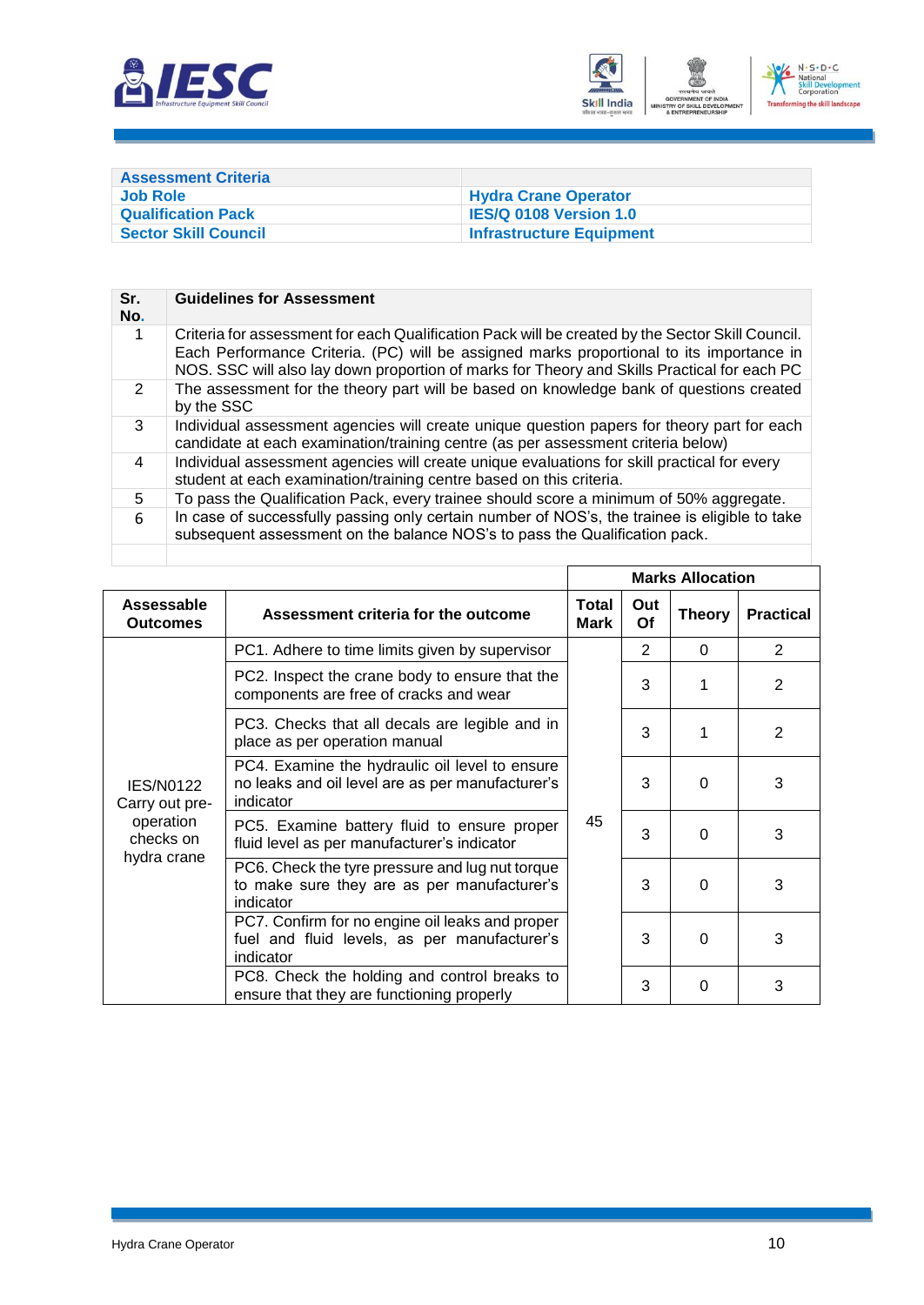





|                                   | PC9. Get the following components checked<br>for areas for damage, improperly installed or<br>missing parts as per the manufacturer 's<br>manual:<br>• Electrical components, wiring and electrical<br>cables<br>• Hydraulic power unit, reservoir, hoses,<br>fittings, cylinders and manifolds.<br>• Tires and wheels<br>• Trailer lights and reflectors<br>• Parking brake, and electric braking system<br>(including the breakaway system)<br>• Drive wheel and motor |              | 4              | 1              | 3              |
|-----------------------------------|--------------------------------------------------------------------------------------------------------------------------------------------------------------------------------------------------------------------------------------------------------------------------------------------------------------------------------------------------------------------------------------------------------------------------------------------------------------------------|--------------|----------------|----------------|----------------|
|                                   | PC10. Check to ensure that the following<br>components as per operation manual:<br>• Hoist<br>• Wheels<br>• Limit switches<br>• Pins, nuts, bolts and other fasteners<br>• Hitch components<br>• Safety chains<br>• Engines their fuel systems and related<br>components<br>• Hoist<br>• Personal protective devices                                                                                                                                                     |              | $\overline{4}$ | 1              | 3              |
|                                   | PC11. Check and ensure that all structural and<br>other critical components are present as per<br>operation manual                                                                                                                                                                                                                                                                                                                                                       |              | 3              | 1              | 2              |
|                                   | PC12. Approve that all associated fasteners<br>and pins are in place and properly tightened as<br>per operation manual                                                                                                                                                                                                                                                                                                                                                   |              | $\overline{2}$ | 0              | 2              |
|                                   | PC13. Inspect entire machine for:<br>• Cracks in welds or structural components<br>· Excessive rust, corrosion or oxidation<br>• Dents or damage to machine                                                                                                                                                                                                                                                                                                              |              | 4              | 1              | 3              |
|                                   | PC14.<br>Maintain<br>checking/maintenance<br>a<br>logbook to record all activities performed before<br>starting the excavator                                                                                                                                                                                                                                                                                                                                            |              | 2              | 0              | $\overline{2}$ |
|                                   | Report defects precisely<br>PC15.<br>to<br>the<br>supervisor if beyond scope of his role                                                                                                                                                                                                                                                                                                                                                                                 |              | 3              | $\mathbf 1$    | $\overline{2}$ |
|                                   |                                                                                                                                                                                                                                                                                                                                                                                                                                                                          | <b>Total</b> | 45             | $\overline{7}$ | 38             |
|                                   | PC1. Plan and organize the job according to<br>given instructions                                                                                                                                                                                                                                                                                                                                                                                                        |              | 3              | 1              | 2              |
| <b>IES/N0123</b><br>Operate Hydra | PC2. Position the hook to attach sling, shackle<br>and chains as per operation's manual                                                                                                                                                                                                                                                                                                                                                                                  | 70           | 3              | 0              | 3              |
| Crane                             | PC3. Start the engine as per operation's manual                                                                                                                                                                                                                                                                                                                                                                                                                          |              | $\overline{2}$ | $\mathbf 0$    | $\overline{2}$ |
|                                   | PC4. Check the assembly and ensure that<br>relevant safety measures as per safety<br>guidelines taken                                                                                                                                                                                                                                                                                                                                                                    |              | $\overline{2}$ | 0              | $\overline{2}$ |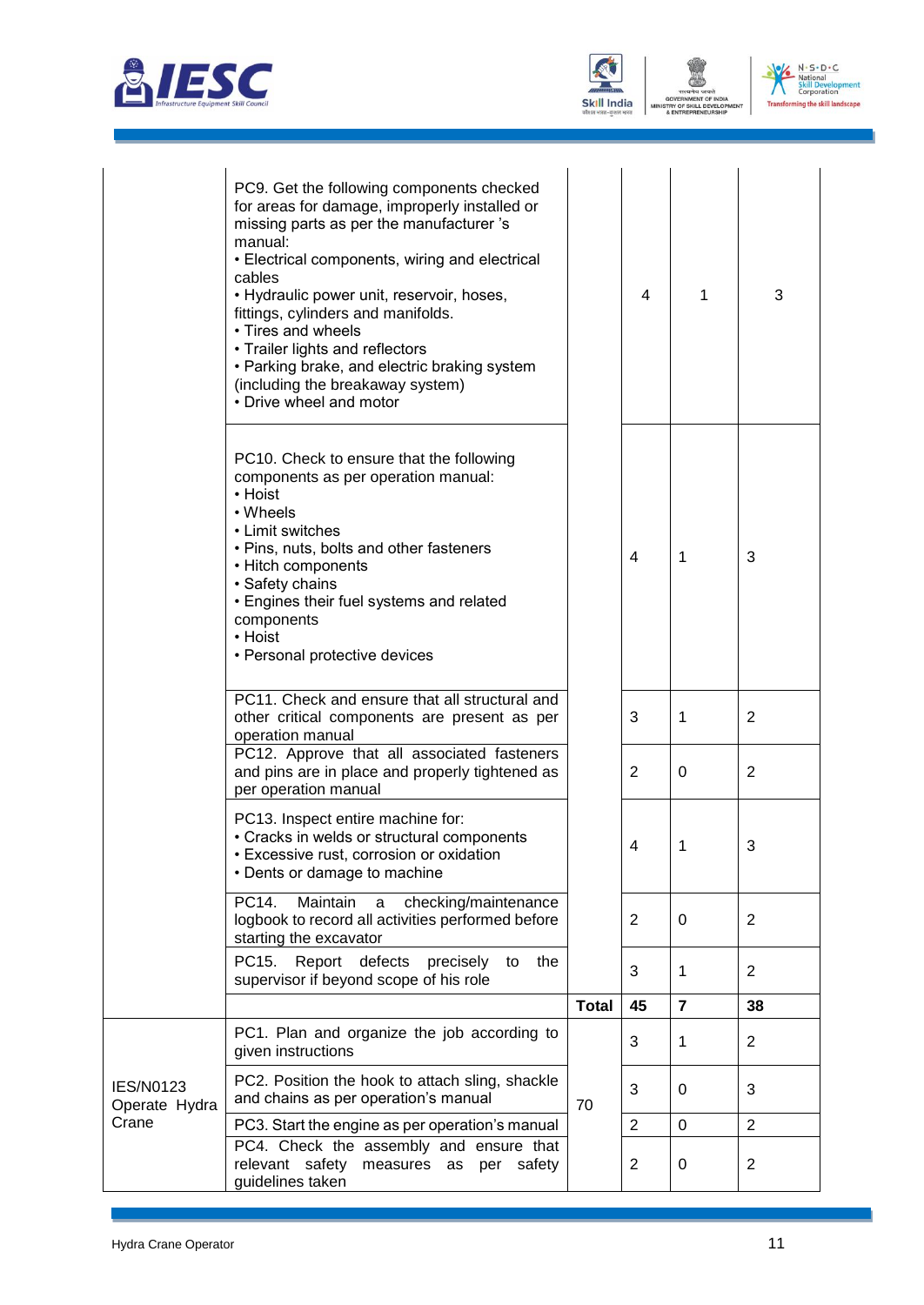





| PC5. Use the emergency stop button to disable<br>all power to the hydra crane in case of a crisis,<br>as per operator manual                              | 3              | 1        | $\overline{2}$ |
|-----------------------------------------------------------------------------------------------------------------------------------------------------------|----------------|----------|----------------|
| PC6. Ensure safe working load as per operation<br>manual                                                                                                  | 2              | $\Omega$ | $\overline{2}$ |
| PC7. Check wind speeds are within the crane's<br>operational limits                                                                                       | 1              | 1        | 0              |
| PC8. Select the appropriate boom, jib, as per<br>the load, site and lift conditions                                                                       | 3              | $\Omega$ | 3              |
| PC9. Ensure appropriate boom extension as<br>per operation manual                                                                                         | 3              | 1        | $\overline{2}$ |
| PC10. Hoist and release the load at a small<br>height to check the holding and control breaks<br>are functioning properly, ahead of the actual<br>lifting | 3              | $\Omega$ | 3              |
| PC11. Carry out lifting of load in coordination<br>with rigger as per the requirement                                                                     | 3              | 0        | 3              |
| PC12. Monitor stability whilst moving a load                                                                                                              | 2              | $\Omega$ | $\overline{2}$ |
| PC13. Ensure good visibility of both ends of the<br>crane arm at all times                                                                                | 2              | $\Omega$ | $\overline{2}$ |
| PC14. Ensure no obstacles, personnel or other<br>obstructions during lifting operation                                                                    | 3              | 1        | $\overline{2}$ |
| PC15. Look out for people working and hazards<br>such as trenches, potholes and cables                                                                    | $\overline{2}$ | 0        | $\overline{2}$ |
| PC16. Adhere to time limits given by the<br>supervisors                                                                                                   | 2              | $\Omega$ | $\overline{2}$ |

PC17. Perform in-operation visual checks on critical temperature and pressure gauges as per operation manual PC18. Select and use the right type of brake in

different situations and conditions as per the operation manual PC19. Ensure that walkway rules e.g. operating

the crane within the permissible/ allocated areas are followed PC20. Utilize judiciously various signaling devices available in the crane

PC21. Keep a safe distance from other plant or  $\begin{vmatrix} 2 & 0 & 2 \end{vmatrix}$ 

PC22. Work safely in accordance with operational requirements and associated Safe Systems of Work

PC23. Discharge the load safely at the position and in the manner designated by the supervisor

PC24. Follow the instructions by the rigger

PC25. Operate and control the boom and extensions as per operation manual  $\begin{array}{ccc} | & | & | & | \end{array}$ 

| 3                       | 1                       | $\overline{\mathbf{c}}$ |
|-------------------------|-------------------------|-------------------------|
| $\overline{c}$          | $\mathbf 0$             | $\overline{\mathbf{c}}$ |
| $\overline{\mathbf{1}}$ | $\overline{\mathbf{1}}$ | $\mathbf 0$             |
| 3                       | $\overline{0}$          | 3                       |
| 3                       | $\ddot{\phantom{0}}$    | $\overline{c}$          |
| 3                       | $\mathbf{o}$            | 3                       |
| 3                       | $\overline{0}$          | 3                       |
|                         | $\mathbf 0$             | $\overline{2}$          |
| $\frac{2}{2}$           | $\mathbf{0}$            | $\overline{a}$          |
| 3                       | $\overline{\mathbf{1}}$ | $\overline{a}$          |
| $\overline{\mathbf{c}}$ | $\overline{0}$          | $\overline{\mathbf{c}}$ |
| $\frac{2}{1}$           | $\mathbf{0}$            | $\overline{\mathbf{c}}$ |
| $\frac{1}{2}$           | $\mathbf{O}$            | $\overline{c}$          |
| $\overline{3}$          | 1                       | $\overline{a}$          |
| $\overline{c}$          | $\mathbf{O}$            | $\overline{\mathbf{c}}$ |
| $\overline{\mathbf{c}}$ | $\mathbf 0$             | $\overline{\mathbf{c}}$ |
| $\overline{\mathbf{c}}$ | $\mathbf 0$             | $\overline{c}$          |
| $\overline{\mathbf{c}}$ | $\mathbf{0}$            | $\overline{\mathbf{c}}$ |
| $\overline{3}$          | $\overline{0}$          | 3                       |
| $\overline{2}$          | $\overline{0}$          | $\overline{c}$          |
| $\overline{\mathbf{3}}$ | $\overline{0}$          | $\overline{3}$          |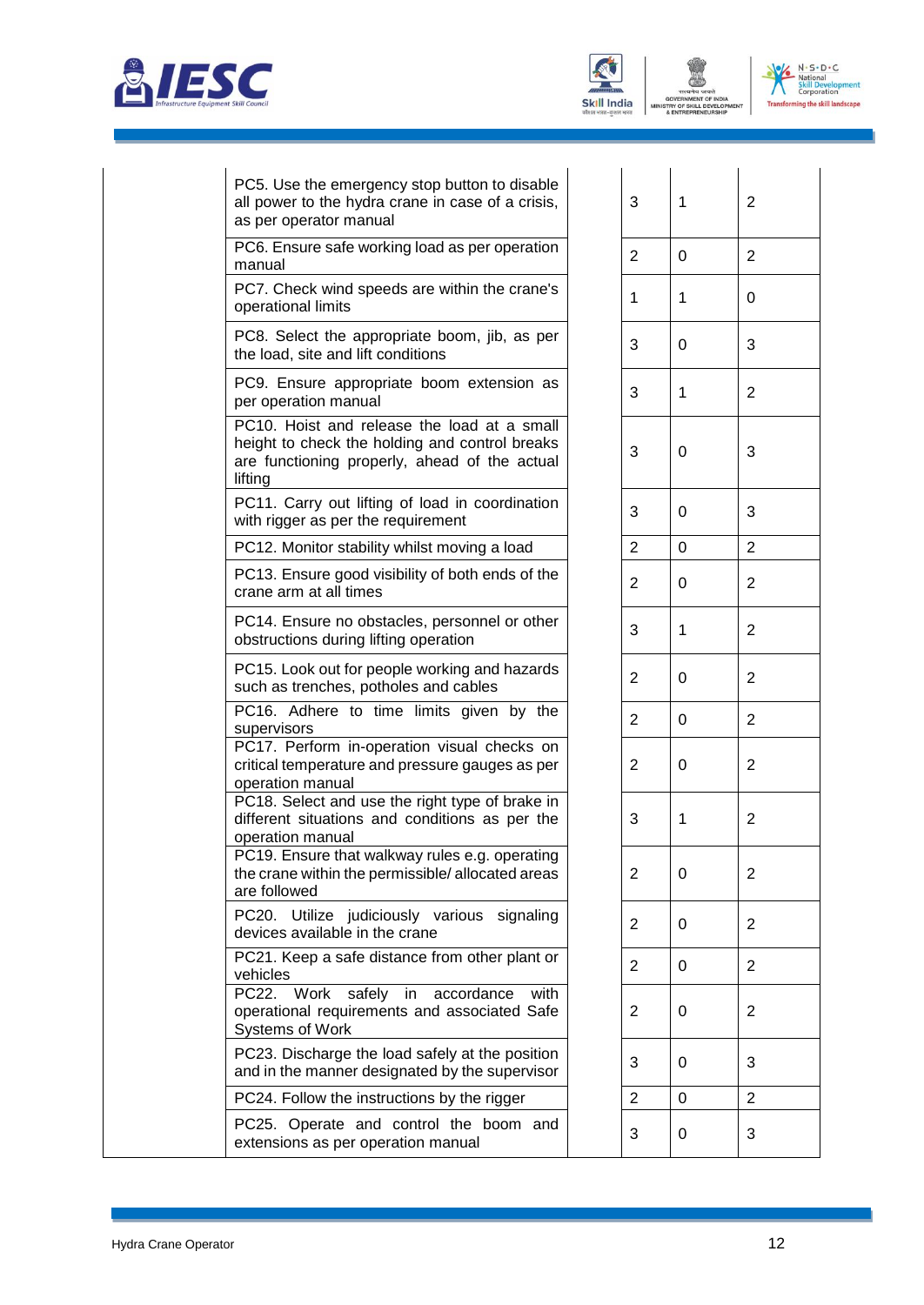





ENT

|                                                                                                | PC26. Ensure lay down area is sufficient in size<br>to accommodate load                                                                                                                                                                                                                                                                                                    |              | $\overline{2}$ | $\Omega$       | $\overline{2}$ |
|------------------------------------------------------------------------------------------------|----------------------------------------------------------------------------------------------------------------------------------------------------------------------------------------------------------------------------------------------------------------------------------------------------------------------------------------------------------------------------|--------------|----------------|----------------|----------------|
|                                                                                                | PC27. Ensure lay down area is clear of any<br>obstruction and                                                                                                                                                                                                                                                                                                              |              | $\overline{2}$ | 0              | $\overline{2}$ |
|                                                                                                | PC28. Ensure that no other operators travel on<br>or stand near the Hydra Crane                                                                                                                                                                                                                                                                                            |              | $\overline{2}$ | 0              | $\overline{2}$ |
|                                                                                                | PC29. Inform supervisor/rigger of any problems<br>while operating the Hydra Crane                                                                                                                                                                                                                                                                                          |              | $\overline{2}$ | 0              | $\overline{2}$ |
|                                                                                                | PC30. Shut down and secure the machine<br>properly when it is unattended                                                                                                                                                                                                                                                                                                   |              | $\overline{2}$ | 0              | $\overline{2}$ |
|                                                                                                |                                                                                                                                                                                                                                                                                                                                                                            | <b>Total</b> | 70             | $6\phantom{1}$ | 64             |
|                                                                                                | PC1. Assess the right service schedule by<br>tracking machine operating hours                                                                                                                                                                                                                                                                                              |              | 3              | 1              | $\overline{2}$ |
|                                                                                                | PC2. Check Crane Structure and the following<br>accessories as per operation& maintenance<br>manual                                                                                                                                                                                                                                                                        |              | $\overline{2}$ | 0              | $\overline{2}$ |
|                                                                                                | PC3. Check Crane structure for deformed,<br>cracked or corroded members in the structure<br>and boom.<br>• Loose bolts or rivets.<br>• Excessive wear on brake and clutch system<br>parts.<br>• Deformed wedges.<br>• Defective cotter keys, pins and guardrails.                                                                                                          | 60           | 4              | 1              | 3              |
| <b>IES/N0124</b><br>Perform routine<br>maintenance<br>and<br>troubleshooting<br>of Hydra Crane | PC4. Check for the following in hydraulic<br>system of Crane as per operation &<br>maintenance manual:<br>• Deterioration or leakage in air or hydraulic<br>systems<br>• Safe and effective operation on hoses,<br>pumps and motors<br>• Levels of fluid<br>• Air cleaners for replacement or cleaning                                                                     |              | 4              | 1              | 3              |
|                                                                                                | PC5. Check for the following Control<br>Mechanisms and Monitoring Devices as per<br>operation & maintenance manual<br>• Cables, brakes and levers for poor<br>adjustment or excessive wear.<br>• Marking on the load/radius indicator over full<br>range.<br>• Load moment indicator,<br>• Boom angle indicator,<br>• Boom length indicator and<br>• Anti two-block system |              | 4              | 1              | 3              |
|                                                                                                | PC6. Check wire ropes for wear and tear                                                                                                                                                                                                                                                                                                                                    |              | $\overline{2}$ | 0              | $\overline{2}$ |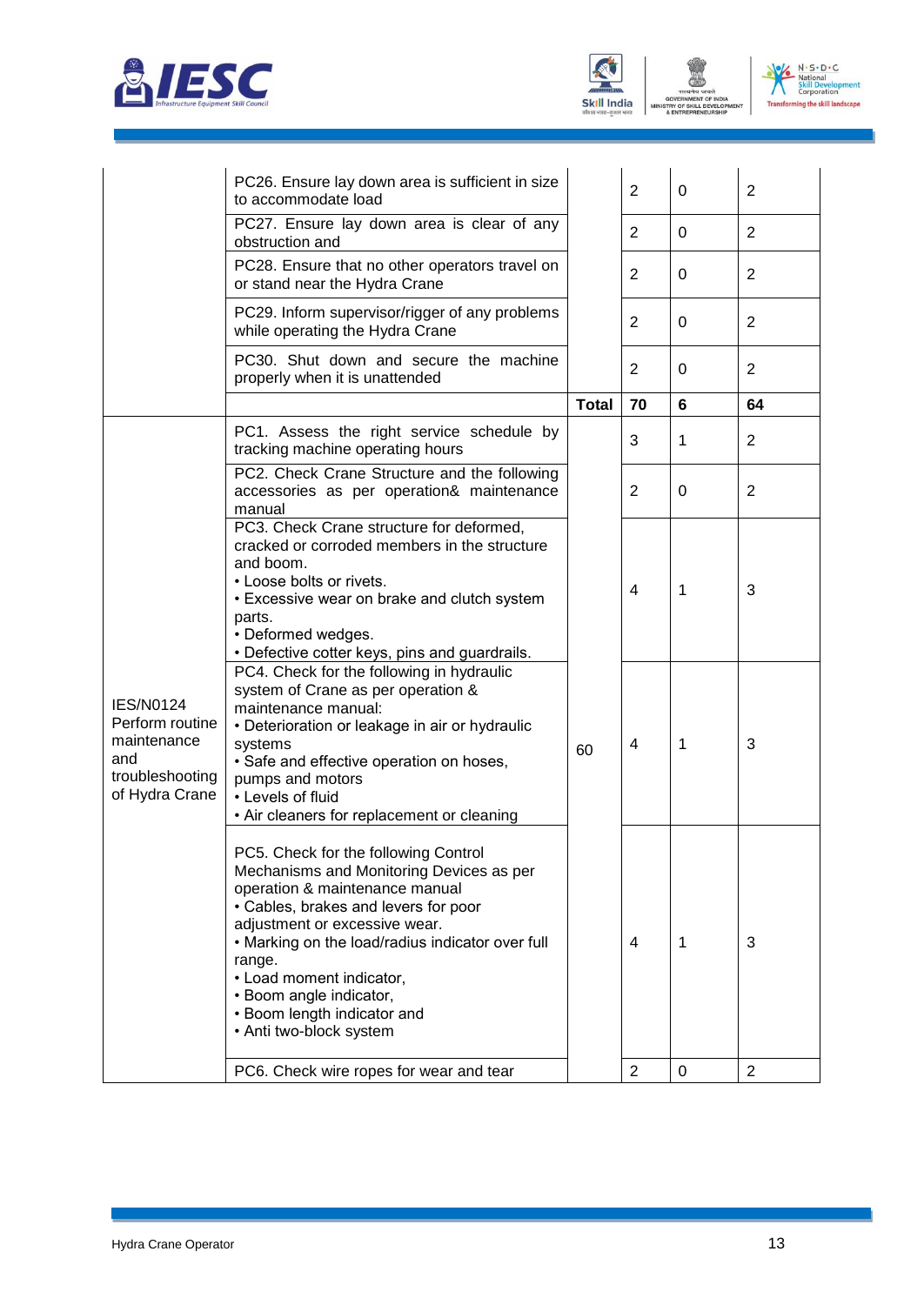





| PC7. Check the following in the main boom as<br>per operation manual<br>· lift cylinder(s)<br>• telescoping cylinder(s)<br>• hydraulic hoses / tubing & fittings<br>• holding device<br>• boom sections alignment<br>· auxiliary boom head structure | 4              | 1            | 3              |
|------------------------------------------------------------------------------------------------------------------------------------------------------------------------------------------------------------------------------------------------------|----------------|--------------|----------------|
| PC8. Check the following in the Lattice boom<br>extension<br>$\cdot$ boom<br>• extension alignment<br>• cords<br>• lattices<br>· end connections                                                                                                     | 4              | 1            | 3              |
| PC9. Replenish coolants, lubricants and fluids<br>as per operation & maintenance manual                                                                                                                                                              | 2              | 0            | $\overline{2}$ |
| PC10. Grease all greasing pins and pivot points<br>as per operation & maintenance manual                                                                                                                                                             | 2              | 0            | $\overline{2}$ |
| PC11. Check battery levels and condition of the<br>terminals and carry out minor adjustments as<br>per manufacturer's indicators                                                                                                                     | 3              | 1            | $\overline{2}$ |
| PC12. Check and maintain the tire rims, air<br>pressure, wheel nuts and treads as per<br>manufacturer's indicators                                                                                                                                   | 3              | $\Omega$     | 3              |
| PC13. Track machine operating hours to assess<br>the right service schedule                                                                                                                                                                          | 2              | 0            | $\overline{2}$ |
| PC14. Complete timely and legibly daily/ weekly<br>maintenance sheets as provided by the<br>company                                                                                                                                                  | 2              | 0            | $\overline{2}$ |
| PC15. Ensure that suitable props/ support<br>devices are used while performing maintenance                                                                                                                                                           | 2              | 0            | $\overline{2}$ |
| PC16. Ensure that no maintenance task on the<br>engine is performed when running or still hot                                                                                                                                                        | 2              | 0            | $\overline{2}$ |
| PC17. Assess when the problem is beyond his<br>competence and report the problem to suitably<br>qualified and competent personnel                                                                                                                    | $\overline{2}$ | 0            | $\overline{2}$ |
| PC18. Diagnose the problem                                                                                                                                                                                                                           | 3              | $\mathbf{1}$ | $\overline{2}$ |
| PC19. Handle and dispose waste based on<br>environmental guidelines at the work place                                                                                                                                                                | 2              | 0            | $\overline{a}$ |
| PC20. Follow reporting procedures as laid down<br>by the employer                                                                                                                                                                                    | 2              | 0            | $\overline{2}$ |
| PC21. Complete all documentation in the<br>prescribed standards in a timely manner                                                                                                                                                                   | $\overline{2}$ | 0            | $\overline{2}$ |
| PC22. Report and escalate problems/ incidents<br>as required in a timely manner                                                                                                                                                                      | 2              | 0            | $\overline{2}$ |
|                                                                                                                                                                                                                                                      |                |              |                |